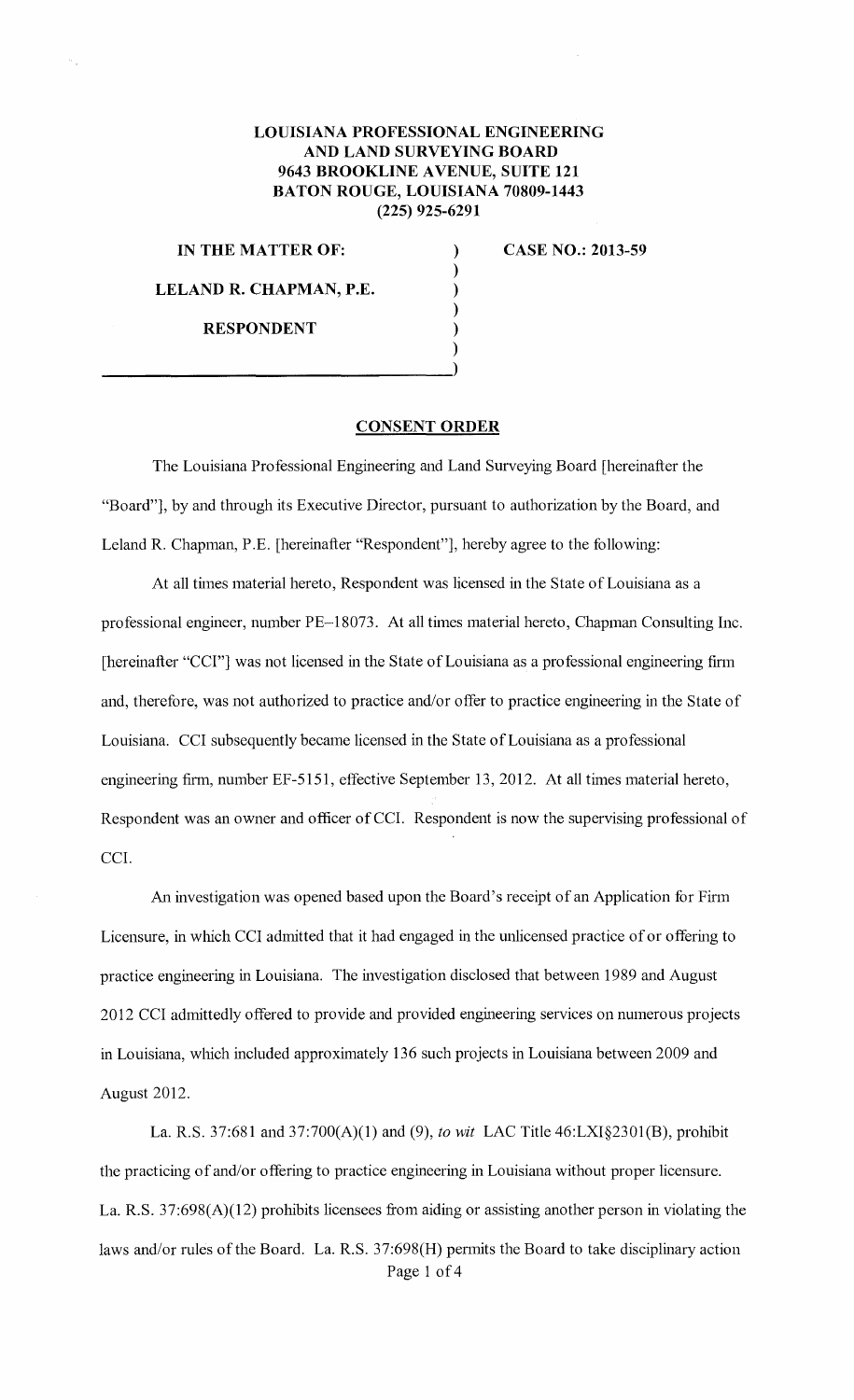against persons who violate La. R.S. 37:698(A)(12), upon a finding of guilt following the preferral of charges, notice and hearing and a majority vote of its entire membership authorized to participate in the proceeding. La. R.S. 37:681, La. R.S. 37:698(A)(12) mid (H), La. R.S. 37:700(A)(l) and (9), and LAC Title 46:LXI§2301(B) were in effect at all times material hereto.

It is undisputed that (a) at all times material hereto CCI was not licensed to practice and/or offer to practice engineering in Louisiana, (b) between 1989 and August 2012 CCI practiced and/or offered to practice engineering in Louisiana without proper licensure and (c) Respondent aided or assisted CCI in violating the laws and/or rules of the Board.

By letter dated July 11, 2013, the Board gave notice to Respondent that it was considering the preferral of charges against Respondent on the grounds that he may have violated La. R.S. 37:698(A)(12), relative to the aiding or assisting of another person in violating the laws and/or rules of the Board.

Wishing to dispense with the need for further disciplinary action and to conclude the instant proceeding without further delay and expense, for the purpose of this proceeding only, Respondent and the Board do hereby enter into this Consent Order, in which Respondent of his own free will consents to the issuance of a Consent Order by the Board, wherein Respondent agrees to (a) pay a fine of five hundred (\$500.00) dollars, (b) pay administrative costs of three hundred eighty-three and 04/100 (\$383.04) dollars, (c) successfully complete the Board's online Louisiana Laws and Rules Quiz, (d) successfully complete the Board's online Louisiana Professionalism and Ethics Quiz, and (e) the publication of this Consent Order on the Board's website and a summary of this matter in the Board's official journal, the *Louisiana Engineer and Surveyor Journal,* and the reporting of this matter to the National Council of Examiners for Engineering and Surveying (NCEES), identifying Respondent by name.

Respondent admits to violations of the referenced laws and/or rules regarding the aiding or assisting of another person in violating the laws and/or rules of the Board. Respondent acknowledges awareness of said laws and/or rules and states that he will comply with all applicable laws and rules henceforth. Respondent has been advised of his right to appeal; and he states affirmatively that he has been afforded all administrative remedies due him under the law. Respondent further acknowledges awareness of the fact that the signed original of this Consent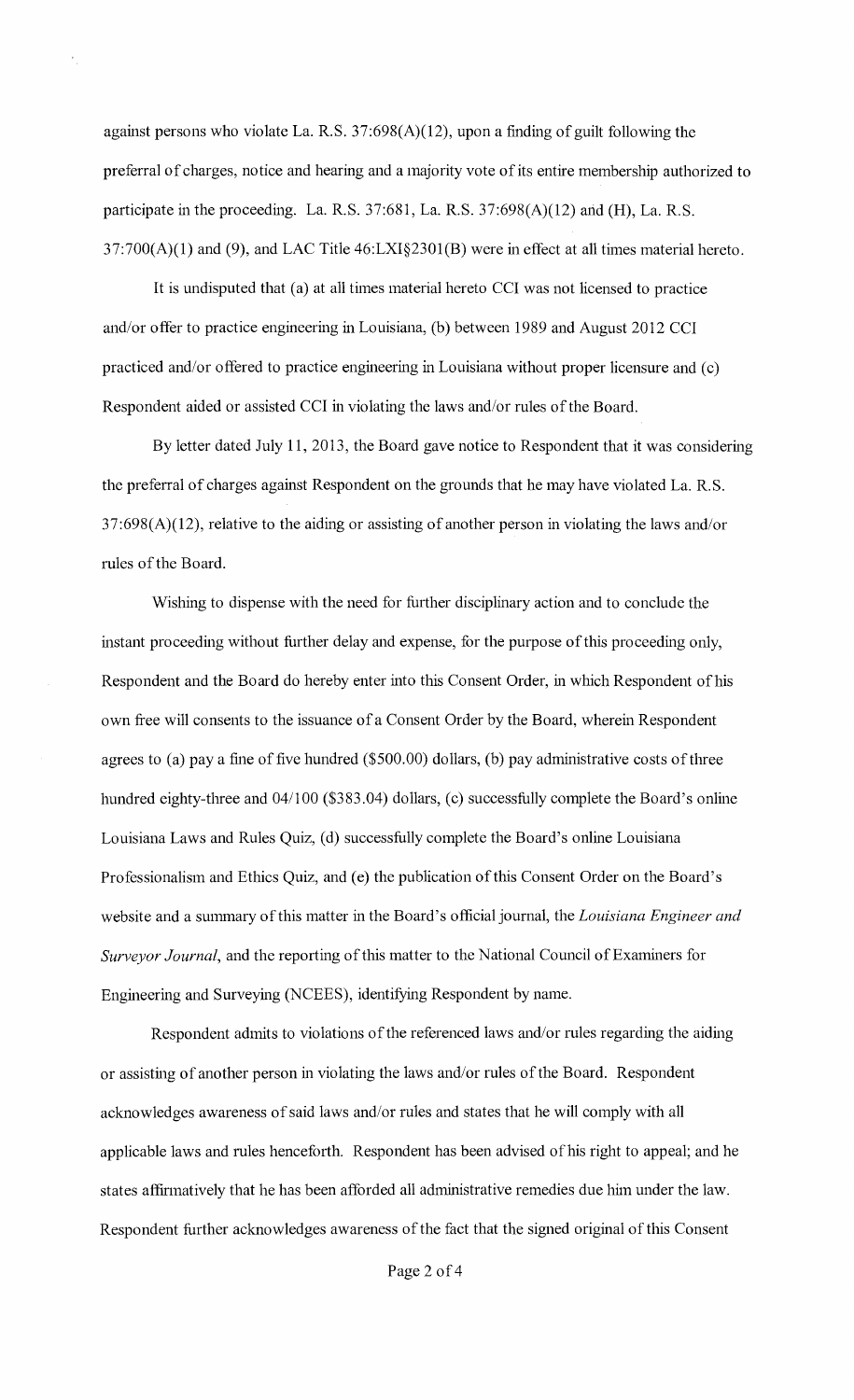Order will remain in the custody of the Board as a public record and will be made available for public inspection and copying upon request.

Therefore, in consideration of the foregoing and by signing this Consent Order, Respondent does hereby waive his right to a hearing before the Board, to the presenting of evidence and witnesses in his behalf, to Findings of Fact and Conclusions of Law in this case, and to judicial review of this Consent Order.

Respondent hereby represents (a) that he fully understands the meaning and intent of this Consent Order, including but not limited to its final and binding effect, (b) that he has voluntarily entered into this Consent Order and that no other promise or agreement of any kind has been made to or with him by any person whatsoever to cause the execution of this instrument and (c) that the sanctions set forth in this Consent Order do not prevent the Board from taking further disciplinary or enforcement action against Respondent on matters not specifically addressed in this Consent Order.

WHEREFORE, the Louisiana Professional Engineering and Land Surveying Board and Respondent agree that:

1. Respondent shall pay a fine of five hundred (\$500.00) dollars, which shall be tendered to the Board by certified check payable to the Board, due upon the signing of this Consent Order; and

2. Respondent shall pay administrative costs of three hundred eighty-threeand04/100 (\$383.04) dollars, which shall be tendered to the Board by certified check payable to the Board, due upon the signing of this Consent Order; and

3. Respondent shall successfully complete the Board's online Louisiana Laws and Rules Quiz with a score of 90% or higher and return it to the Board within sixty (60) days of the effective date of this Consent Order; and

4. Respondent shall successfully complete the Board's online Louisiana Professionalism and Ethics Quiz with a score of 90% or mgher and return it to the Board within sixty (60) days of the effective date of this Consent Order; and

5. This Consent Order shall be published on the Board's website and a summary of this matter shall be printed in the official journal of the Board, the *Louisiana Engineer and*